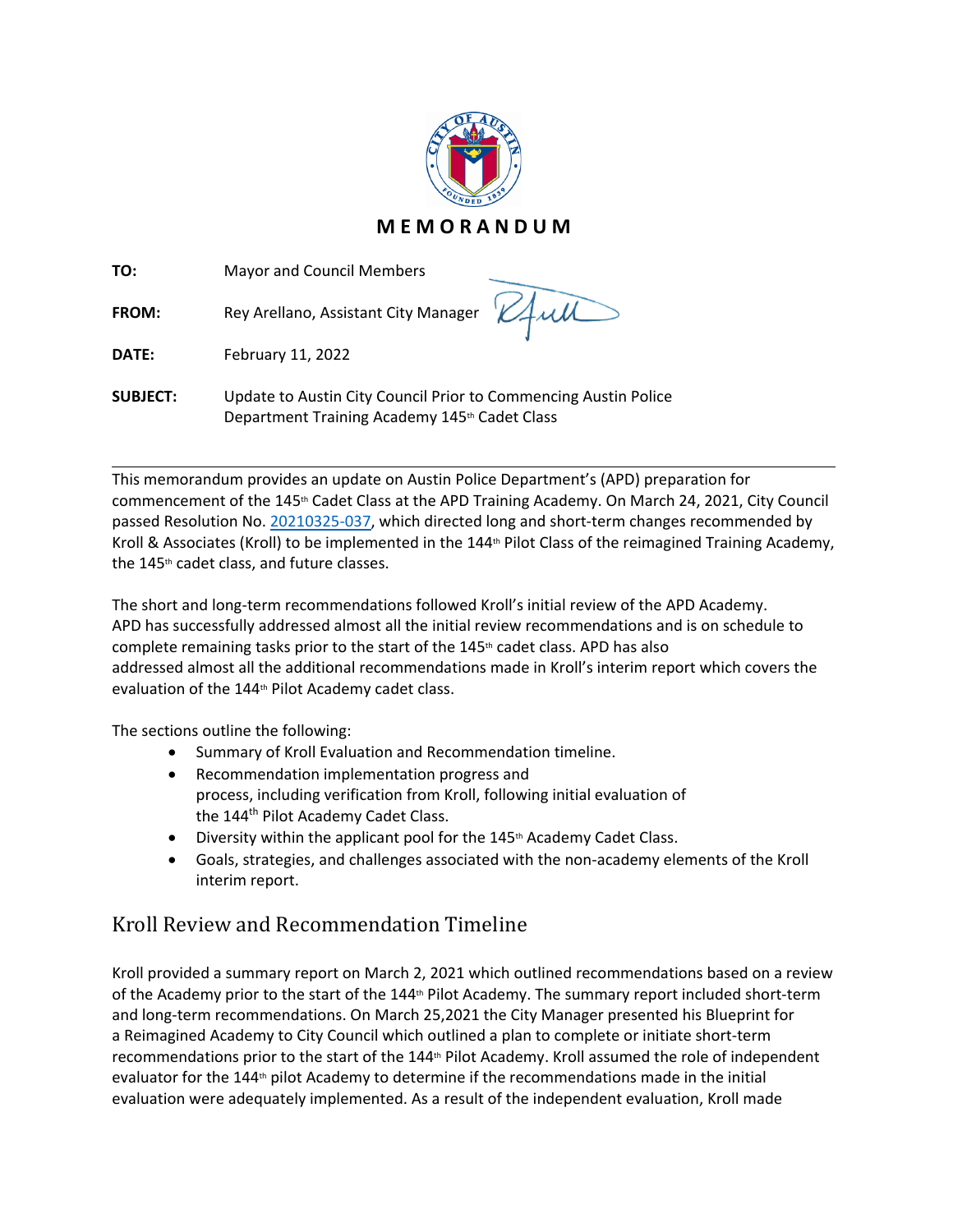additional recommendations which were delivered in an interim report on October 14, 2021. Progress on interim recommendations, while not tied to the Academy Blueprint, are important goals for the Academy and are included in this update.

### Progress on Short-term Recommendations

Kroll identified 18 short-term recommendations in their initial evaluation of the Academy. Of the 18 recommendations, 17 have been completed and verified by Kroll. One short-term recommendation requires obtaining appropriate civilian staff support within FY22. Detailed task and progress notes are listed in Table 1.

## Progress on Long-term Recommendations

Kroll identified 16 long-term recommendations in their initial evaluation. Of the 16 recommendations: 10 have been completed and verified by Kroll; two are in progress with a completion date later in FY22 due to the extent of the work; and three of the recommendations are in progress with an expected completion before the 145<sup>th</sup> Cadet class. One recommendation is still under consideration as the response requires the coordination of various units with budgetary considerations. These tasks and progress are noted in Table 2.

## Progress on Interim Report Recommendations

Kroll's interim report identified eight additional recommendations. APD began work on these tasks immediately. Of the eight recommendations, six have been completed and verified by Kroll, and two, which include substantial budgetary considerations and long-term planning, are being considered by the department. The recommended tasks and status are noted in Table 3.

## Transformative Change in APD's Training Academy

Transformative change such as moving from a warrior to a guardian mindset, cannot be quantified as easily as the list of completed tasks, yet it is this kind of transformation that is crucial to continual progress. A combination of changes has redefined the Academy. Importantly, changes to Academy protocol, which has redefined processes, has created a context where the Academy will continue to transform with commitment to community involvement and adult learning principles. The following section illustrates fundamental changes to APD's Academy.

#### Community Involvement

Several recommendations placed importance on involving the community in training for cadets. Community members are now involved in development of curriculum and training materials. During Academy classes, there is direct community involvement with cadets.

#### *Community Involvement in Development of Curriculum and Training Materials*

Community involvement substantially expanded during the 144th Pilot Academy by utilizing a curriculum committee in the process of developing curriculum and training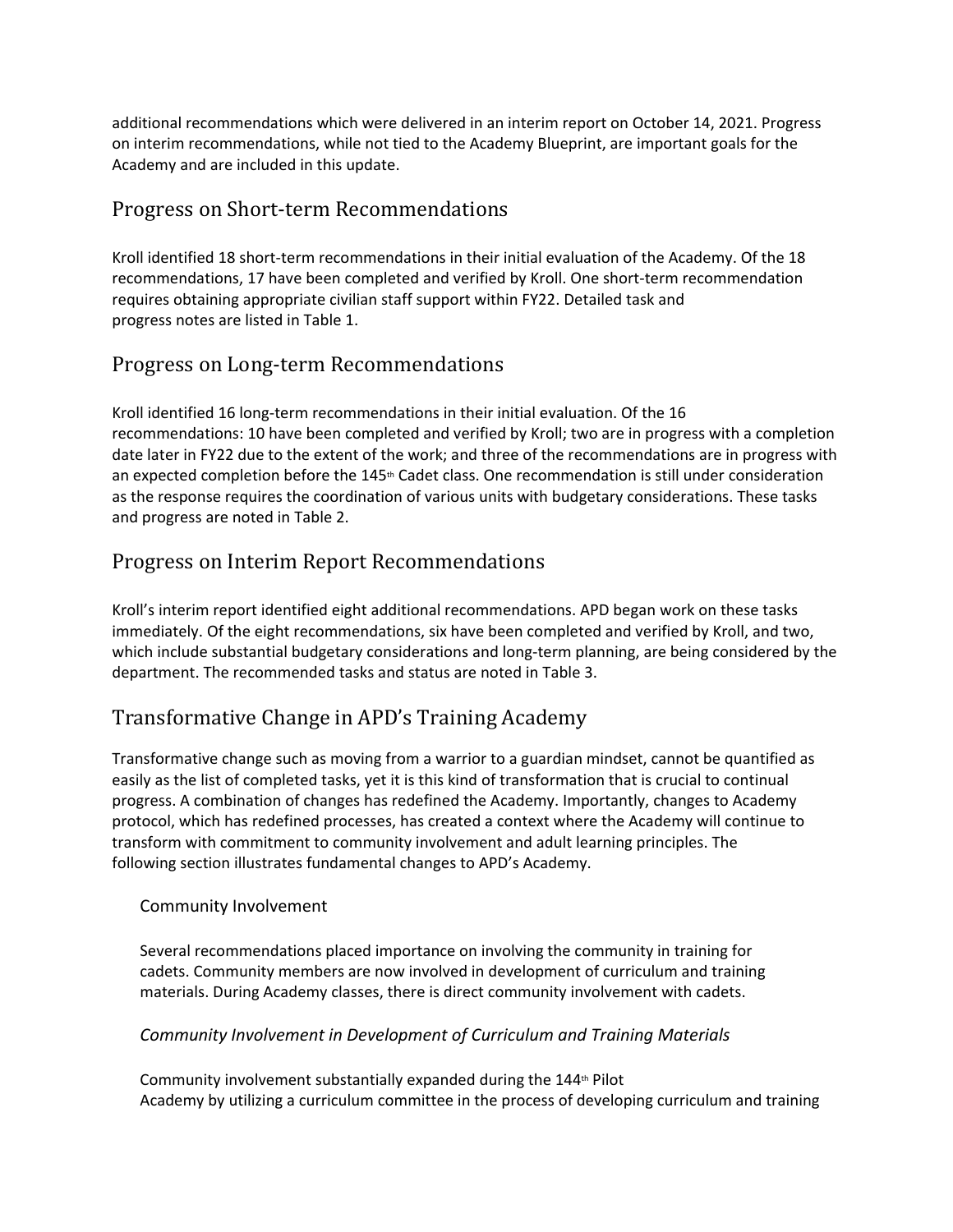materials. Prior to the 144<sup>th</sup> Pilot Academy, training staff established the Academy Curriculum Review Committee (ACRC) and re-established the Community Video Review Committee (CVRC). Both committees worked throughout the 144<sup>th</sup> Pilot Academy reviewing materials and incorporating community perspectives into lesson plans and training materials. Many committee suggestions were implemented right away. Of note, the committee defined its structure and processes to enable this type of community involvement to continue.

Duties of the CVRC were incorporated into the ACRC, and the review, revision, and reporting processes for ACRC were defined. At present, the ACRC works under a defined charge in an efficient process that is fully integrated with Academy internal curriculum review. This situates community participation in curriculum review within a standard business process making community review a standard feature of the Academy's curriculum review and revision process. These functions have been incorporated across all training at the Academy, not just cadet training. Community involvement in curriculum now extends to areas such as continuing education and is incorporated regardless of the provider, which could be APD, an outside expert, or an adaptation of existing training.

#### *Community Involvement in Training*

Incorporating community members in the training process is a key goal. Several 144<sup>th</sup> Pilot Academy courses were taught or co-taught by subject matter experts from the community. Structural changes to the Academy provide a mechanism to continue expanding this type of community integration. Changes include hiring a part-time community liaison to assist with maintaining community relationships and managing community participation. Funding for community teaching and curriculum support is set aside for the  $145<sup>th</sup>$  Academy and is in the future budget. Furthermore, as with curriculum development, community participation in the training context has extended beyond the Academy to include all areas of APD training.

#### Culture of Adult Learning

Shifting to a culture of adult learning has been a focus area. The internal curriculum review process includes consideration of adult learning activities. Greater awareness of pedagogy has come about in the process of preparing training staff to make changes in line with best practices in adult learning methods. For example, rather than simple engagement in open-ended discussions, instructors are beginning to structure discussions around knowledge assessment and the most important learning outcomes within a module. Expansion of civilian training staff is in process and proposed for later budgets, which includes expanding the ability of the Academy to prepare instructors to develop and deliver curriculum using best practices.

Adult learning principles also intersect with community involvement in both the curriculum review and instructional involvement. Subject matter experts that will teach in the academy are considered for both the subject knowledge as well as their awareness of pedagogical practices. Maintaining active participation of current educators as members of the ACRC has been incorporated into the strategic vision for the committee. This is another opportunity for adult learning to be further incorporated into all curriculum at the Academy. Consistent with the vision, the focus on adult learning has been expanded beyond cadet training and now represents an important consideration for all training offered by the Academy.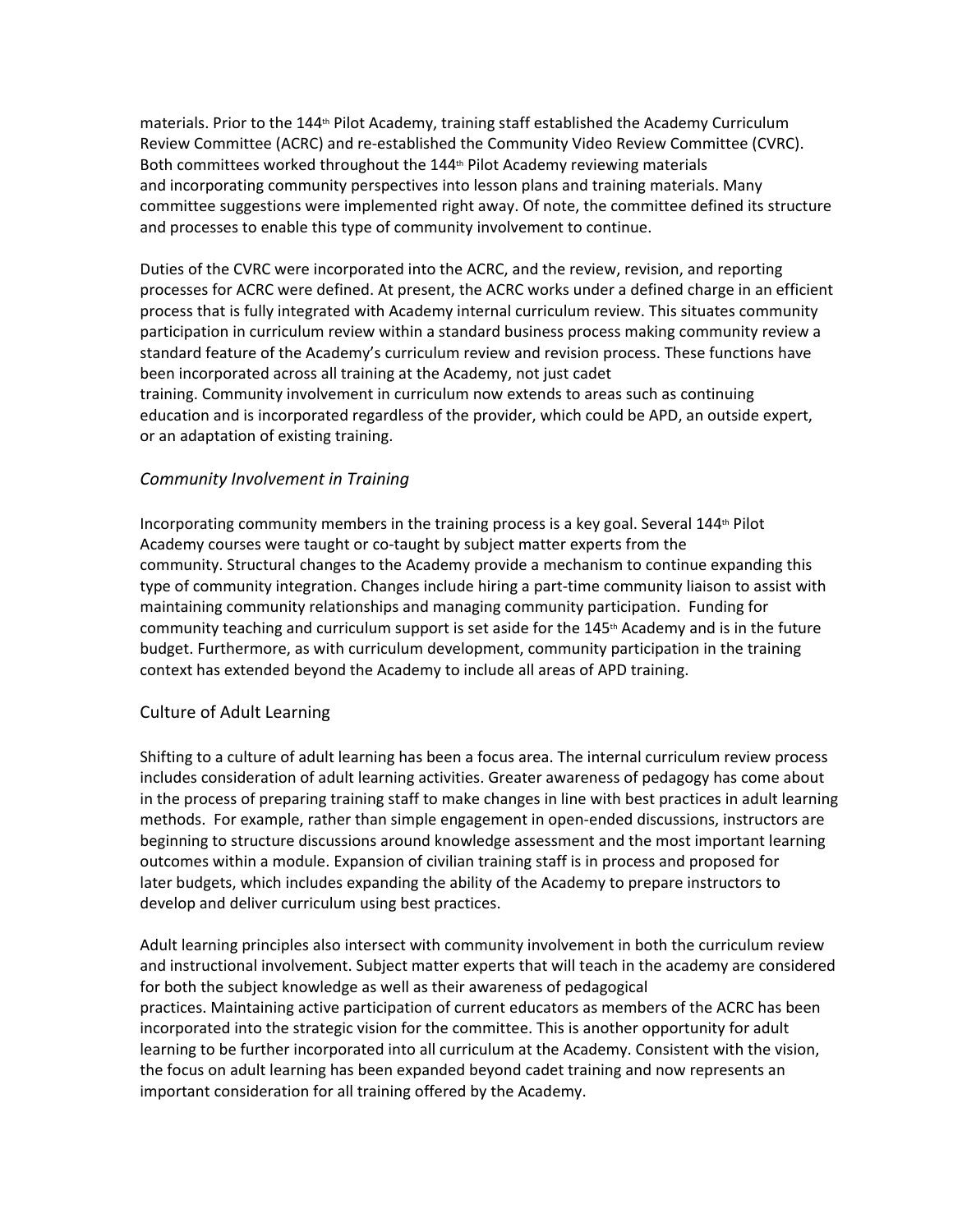# 145<sup>th</sup> Academy Cadet Class Hiring Pool

Commitment to change within APD as an organization is reflected in areas beyond the Academy. To illustrate commitment and the potential for the future of policing in Austin, this section presents information on recruiting efforts that support the goals of diversification as outlined by Kroll.

The 144<sup>th</sup> Cadet Class is the most diverse cadet class in the history of APD's Training Academy. The Recruiting Division has worked diligently to address recommendations by Kroll that support change. The division has actively worked to increase diversity within cadet classes. To that end, the current cadet pool for the 145<sup>th</sup> Cadet Class is even more diverse than the cadet pool for the 144<sup>th</sup> Pilot Academy.

Black representation has increased 24.4% in the 145th Academy applicant pool. Hispanic representation has increased 10.0% in the 145th Academy applicant pool. Asian/Pacific Islander representation, the most underrepresented racial/ethnic group in APD, has increased by 50.4% in the 145<sup>th</sup> Academy applicant pool. Moreover, representation of Blacks and Hispanics in the current 145<sup>th</sup> Academy applicant pool exceeds representation in the city as reported in 2020 Census. Asian/Pacific Islander representation, while less than representation in the city, showed the largest percentage growth.

Gender representation is roughly similar when comparing the  $144<sup>th</sup>$  Pilot Academy and  $145<sup>th</sup>$  Academy applicant pools. APD recently announced its participation in the national 30 by 30 [Initiative,](https://30x30initiative.org/) which seeks to increase proportional representation of women to 30% by the year 2030. Participation in this initiative will provide APD with access to more tools to support gender diversification within the department.

## Kroll Phase B: Goals, Strategies, and Challenges

The interim Kroll report set forth conceptual goals for the Department and recommended strategies to achieve them. APD has reviewed these goals and agrees that they represent key goals for the Department and the City. Among these, the Department agrees that increasing the recruitment and hiring of individuals who reflect diversity of Austin and achieving a higher-than-proportionate representation of Blacks within APD are a priority. While the increased diversity in the 145<sup>th</sup> applicant pool is encouraging, ongoing work is required. APD agrees that continuing to develop and enhance community partnerships, examining successes in recruiting, improving follow-up communication with recruits, and assisting applicants on document submission requirements in the application process are useful strategies to help achieve these goals.

APD acknowledges continued evaluation of specific issues, either internally or with an external partner, is necessary to support ongoing improvement. Specifically, APD agrees continued evaluation of disqualification factors, of racial disparities in entry level cognitive testing, and of physical fitness hiring requirements are necessary.

Criticisms made by Kroll relate to issues with data systems and/or data collection processes. Suggested improvements are under review by APD Research and Planning, and APD Business Technology divisions. While some mid-term strategies will likely be developed pursuant to the ongoing review, several of these issues related to inter-departmental data system issues require long-term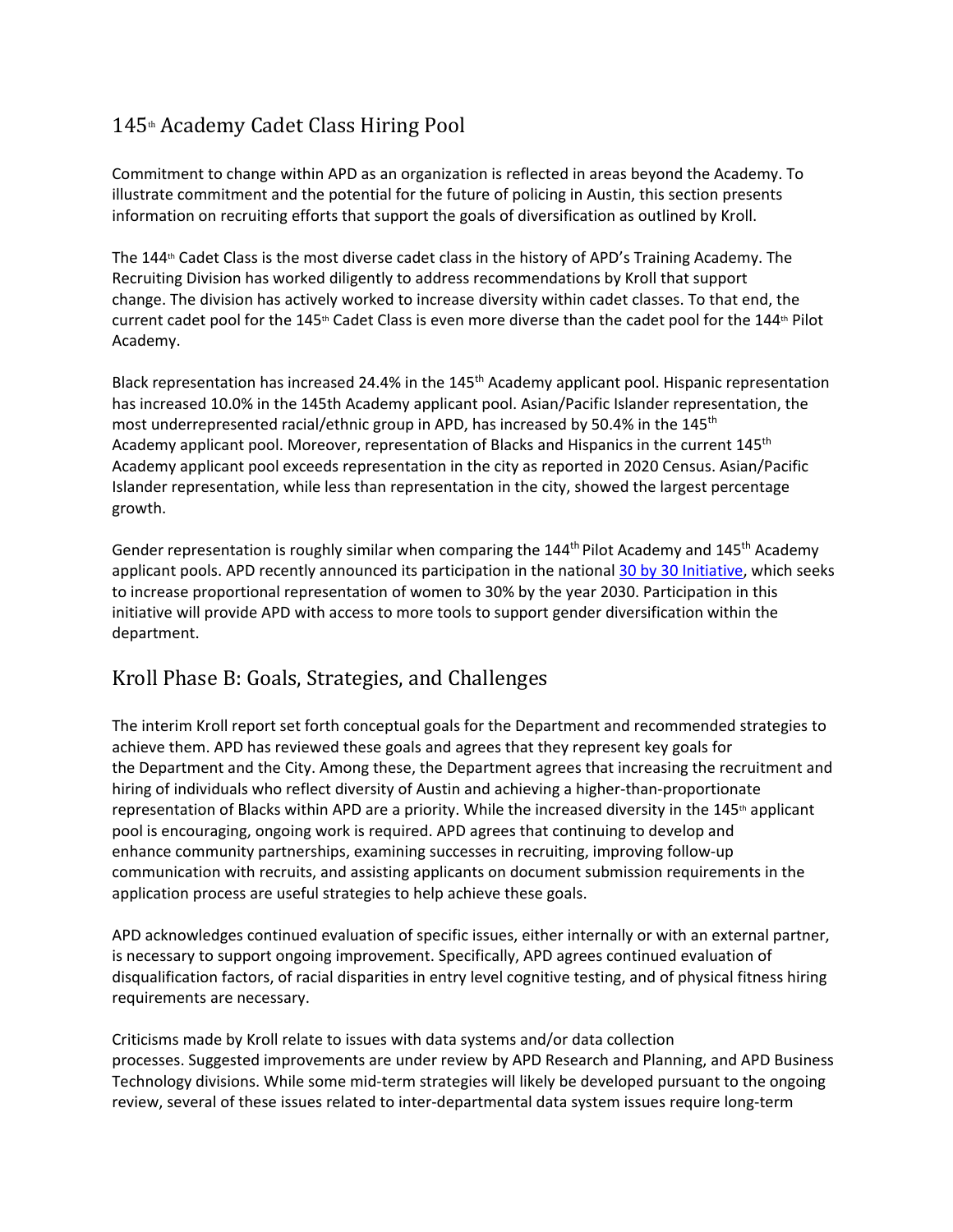planning to adequately address. Among the data systems and/or collection issues identified by Kroll, APD agrees that collecting data from applicant oral board assessments, linking program data to applicant and Academy performance data, collecting enhanced information on why applicants separate during the hiring process, and collecting data on how informal campaigns and ways in which recruiters distribute information are necessary to properly evaluate the effectiveness of these functions.

| #  | <b>Short-Term Recommendations</b>                                                                                                                                                    | <b>APD Responses / Action Plan</b>                                                                                                                                                                                                                                                                                                                                                                                                                                                                                                                                                                                                                                                                                                                                                                                                                                                                                                                                                               |
|----|--------------------------------------------------------------------------------------------------------------------------------------------------------------------------------------|--------------------------------------------------------------------------------------------------------------------------------------------------------------------------------------------------------------------------------------------------------------------------------------------------------------------------------------------------------------------------------------------------------------------------------------------------------------------------------------------------------------------------------------------------------------------------------------------------------------------------------------------------------------------------------------------------------------------------------------------------------------------------------------------------------------------------------------------------------------------------------------------------------------------------------------------------------------------------------------------------|
| 1. | Provide the new Division Manager with<br>sufficient authority and the backing of<br>APD leadership to implement and<br>incorporate adult and active learning<br>models into Academy. | Completed/Verified. On March 15, 2021, APD onboarded Dr. Anne<br>Kringen as the Division Manager with the civilian equivalent rank of<br>Commander. The Division Manager's role was affirmed by Chief Joseph<br>Chacon and Assistant Chief James Mason on March 30, 2021, at a<br>meeting with Academy staff. Dr. Kringen has worked closely with<br>Academy instructors to update and revise curriculum to include active<br>learning strategies and content. The specific responsibilities of the<br>Division Manager and her ability to direct staff to modify course content<br>and respond to directives has been written into SOPs that were signed<br>and approved by Commander Vallejo on February 4, 2022, and<br>Academy supervisory staff on February 10, 2022.                                                                                                                                                                                                                       |
| 2. | the adult and active learning models.                                                                                                                                                | Hire a Training Supervisor to assist the <b>Completed/Verified.</b> On August 2, 2021, Phil Axelrod was onboarded<br>Division Manager in updating and as the Training Supervisor for the Academy, working under the direction<br>standardizing curriculum according to of the Division Manager. He provides valuable assistance with instructor<br>and curriculum development and standardization of lesson plans and<br>course materials, moderates the work of the Academy Curriculum<br>Review Committee, oversees implementation of the new Learning<br>Management System software (see #3 below), and provides much<br>needed organizational skills.                                                                                                                                                                                                                                                                                                                                        |
| 3. | the start of the 145th cadet class.                                                                                                                                                  | Procure and implement an automated Completed/Verified. A new LMS system has been purchased (Acadis),<br>Learning Management System (LMS) by and academy staff is currently coordinating implementation and staff<br>rollout. Staff from the Police Technology Unit and the Business<br>Technology Division are assisting with the implementation effort, and<br>LMS integration is expected to be completed prior to the start of the<br>145th Academy Class.                                                                                                                                                                                                                                                                                                                                                                                                                                                                                                                                    |
| 4. | and curriculum for each class.<br>content into all aspects of training.<br>Academv<br>training<br>concerns.                                                                          | Create an internal curriculum review <b>Completed/Verified</b> . The Academy successfully established<br>an<br>committee to evaluate current syllabi Academy Curriculum Review Committee that consists of local academic<br>experts, community representatives, Victim Services staff, and<br>a. Evaluate for ways to incorporate DEI Academy staff. The Committee met twice a month throughout the 144th<br>cadet class and reviewed and commented on lesson plans and course<br>b. Ensure that messaging throughout materials for approximately 21 courses. Academy instructors<br>consistently periodically met with the Committee to explain how and why certain<br>emphasizes the ethical responsibilities content was included in lesson plans and how the material was to be<br>of policing and a sensitivity to community taught. The Division Manager and/or Training Supervisor then worked<br>with instructors to revise curriculum as appropriate based on the<br>Committee's input. |
| 5. | reviewed previously.                                                                                                                                                                 | Establish and formalize a process to <i>Completed/Verified.</i> As of May 2021, the Academy reformulated the<br>continue the work of the Community Community Video Review Committee, which included several<br>Video Review Committee to allow for community representatives and select Academy staff. The Committee<br>regular community review and input into met every two weeks to consider and comment on instructional videos<br>police training videos that were not for upcoming classes (when possible). Academy instructors met with the<br>Committee to explain how and in what context videos were intended to<br>be used and to answer the Committee's questions. The process<br>ultimately served to develop a joint understanding of video review within<br>the Academy. The Committee's work is scheduled to end on February<br>22, 2022, at which point community evaluation of training videos will<br>transfer to the Academy Curriculum Review Committee.                    |

### **Table 1: Progress on Short-term Recommendations**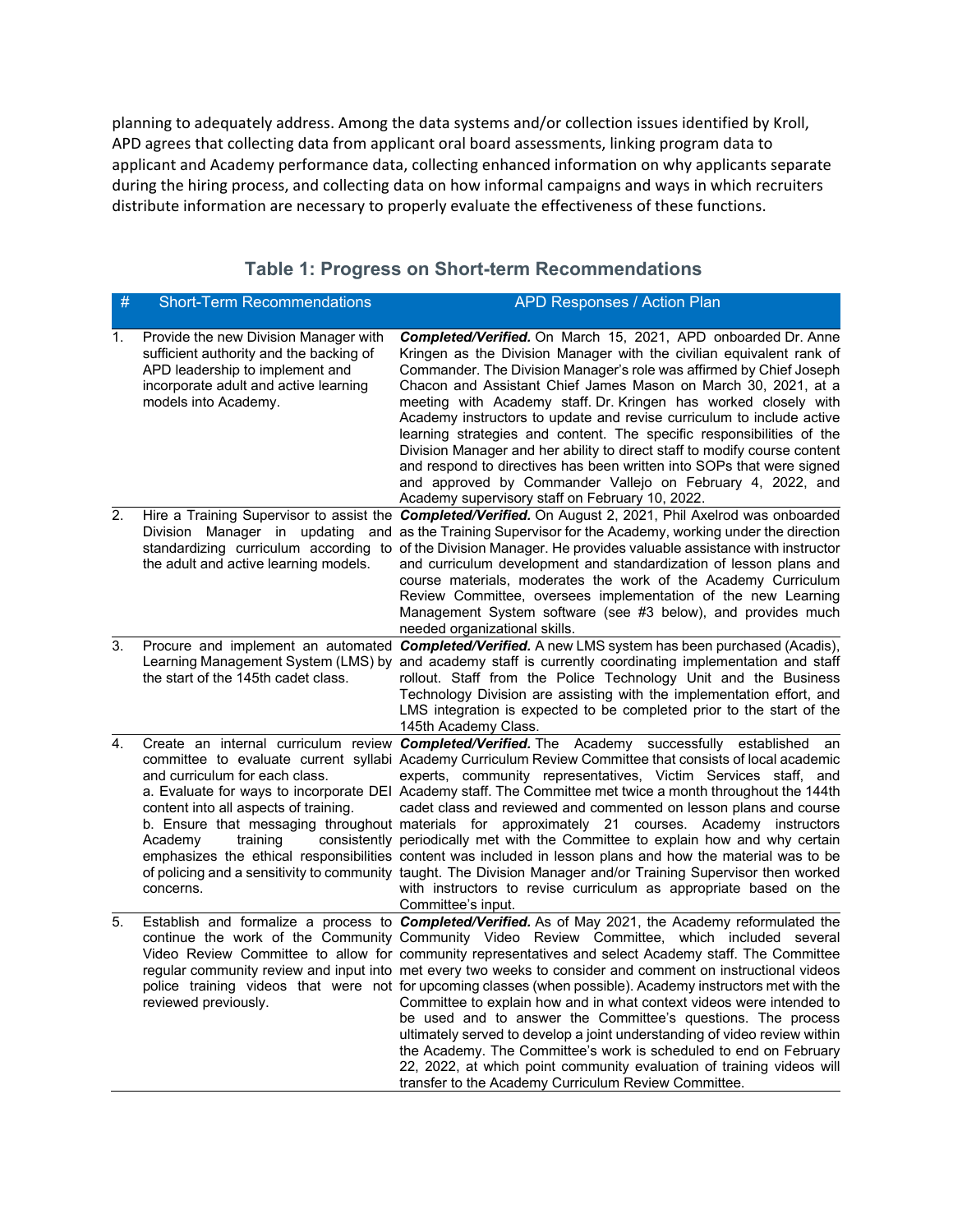| 6. | Academy training.<br>cadets proper defensive tactics before communications, de-escalation,<br>scenarios.<br>b. Testing and challenges should occur<br>after Physical Training when recruits are<br>warmed up and stretched out to reduce<br>injuries. | Replace "Will-to-Win" with a "Self- Completed/Verified. The Academy replaced "Will-to-Win" with a "Self<br>Defense" exercise near the end of Defense" exercise in Weeks 13-16 (Skills Week) after cadets received<br>foundational training in defensive tactics. Kroll observed and verified that<br>a. Institute a defensive tactics program these exercises were performed professionally and appropriately.<br>early in the Academy that teaches Cadets were trained in all aspects of defensive tactics, as well as verbal<br>and<br>community<br>engagement<br>they are tested in aggressive fight throughout the curriculum. A Defensive Tactics final exam was<br>administered near the end of Academy training.                                                                                                                                                                                                                                                                                                                                                                                                                                                                  |
|----|-------------------------------------------------------------------------------------------------------------------------------------------------------------------------------------------------------------------------------------------------------|------------------------------------------------------------------------------------------------------------------------------------------------------------------------------------------------------------------------------------------------------------------------------------------------------------------------------------------------------------------------------------------------------------------------------------------------------------------------------------------------------------------------------------------------------------------------------------------------------------------------------------------------------------------------------------------------------------------------------------------------------------------------------------------------------------------------------------------------------------------------------------------------------------------------------------------------------------------------------------------------------------------------------------------------------------------------------------------------------------------------------------------------------------------------------------------|
| 7. | style accountability measures.                                                                                                                                                                                                                        | Modify or eliminate sandpit and sandbag Completed/Verified. This practice was formally eliminated as of Feb. 1,<br>exercises and other military bootcamp- 2021, per instruction of APD leadership. Kroll has confirmed these<br>practices were eliminated from Academy training.                                                                                                                                                                                                                                                                                                                                                                                                                                                                                                                                                                                                                                                                                                                                                                                                                                                                                                         |
| 8. | based training.                                                                                                                                                                                                                                       | Expand physical fitness training to a <b>Completed/Verified</b> . The Academy expanded physical fitness training<br>daily regimen and ensure that physical (PT) from approximately 40 hours to 66 hours in the 144th cadet class.<br>fitness, team building exercises, and In addition, Academy staff separated academic training from physical<br>other physically and psychologically fitness, team building, and other planned physically and psychologically<br>stressful exercises are completely stressful training exercises. Daily PT (and/or Defensive Tactics) was<br>separated from academic, classroom- conducted in the first 12 weeks of Academy training, with additional PT<br>sessions scheduled each week for the remainder of training. To address<br>concerns raised by Kroll about performance accountability sessions-<br>physically and psychologically stressful exercises imposed as a form of<br>collective discipline—interfering with classroom training, revised SOPs<br>have been approved that require any type of physical stress to be<br>separated from academic time. Future academic hours will not be<br>reduced due to performance accountability. |
| 9. | present<br>qenuine<br>community engagement programming.                                                                                                                                                                                               | Proactively reach out to community <b>Completed/Verified (with qualification)</b> . Academy staff scheduled<br>leaders, activists, and critics who are presentations from approximately a dozen community partners, which<br>willing to work productively with APD to filled 25 hours of community engagement programming in the 144th<br>community cadet class. Moreover, a Community Engagement Specialist was hired<br>perspectives and concerns about public in September 2021 to develop a resource bank of interested persons<br>safety as part of Academy training and and organizations that are willing to provide expertise to APD to<br>supplement the Academy's curriculum. For the 145th cadet class,<br>however, the Academy presently intends to reduce the amount of<br>community engagement programming to 18 hours (apart from<br>Community Connect).                                                                                                                                                                                                                                                                                                                  |
|    | the<br>outlined<br>in<br>the Academy.                                                                                                                                                                                                                 | 10. Ensure "The History of Police and Race Completed/Verified. The "History of Police and Race in America" was<br>in America" course covers the content added to the curriculum and taught in weeks 2 and 4 of the Academy<br>OPO-approved by Dr. Kevin Foster, Associate Professor of Anthropology and Associate<br>curriculum, and that this and other DEI- Chair of the Black Studies Department at the University of Texas at<br>related content is reinforced throughout Austin, with some assistance from Felicia Williams, Adjunct Professor of<br>Criminal Justice at Austin Community College and a former police<br>officer. The class covered eight hours of Academy instruction and was<br>a valuable addition to cadet training. Dr. Foster has agreed to teach the<br>course again in the 145th cadet class.                                                                                                                                                                                                                                                                                                                                                               |
|    | 11. Implement<br>additional<br>outreach and immersion strategies.                                                                                                                                                                                     | community Completed/Verified (with qualification). APD had committed to<br>scheduling an additional 30 hours of class time to community<br>engagement programming (for a total of 37 hours), but ultimately<br>implemented a total of 25 hours of programming that involved more than<br>a dozen community organizations. However, APD also successfully<br>added and completed a two-week Community Connect program that<br>involved community speakers, field events with community<br>organizations, and panel discussions with community leaders and<br>activists. Thus, overall this cadet class received more community<br>engagement than any prior cadet class in APD history.                                                                                                                                                                                                                                                                                                                                                                                                                                                                                                   |
|    |                                                                                                                                                                                                                                                       | 12. Thoroughly review all other DEI-related Completed/Verified (with qualification). In the 144th cadet class, the<br>courses to determine which courses can History of Police and Race in America, Victims of Crime, Data Integrity,<br>be effectively co-taught by an outside and Mindfulness and Resiliency were taught by external content<br>experts. Courses related to Transgender and LGBTQ issues were                                                                                                                                                                                                                                                                                                                                                                                                                                                                                                                                                                                                                                                                                                                                                                          |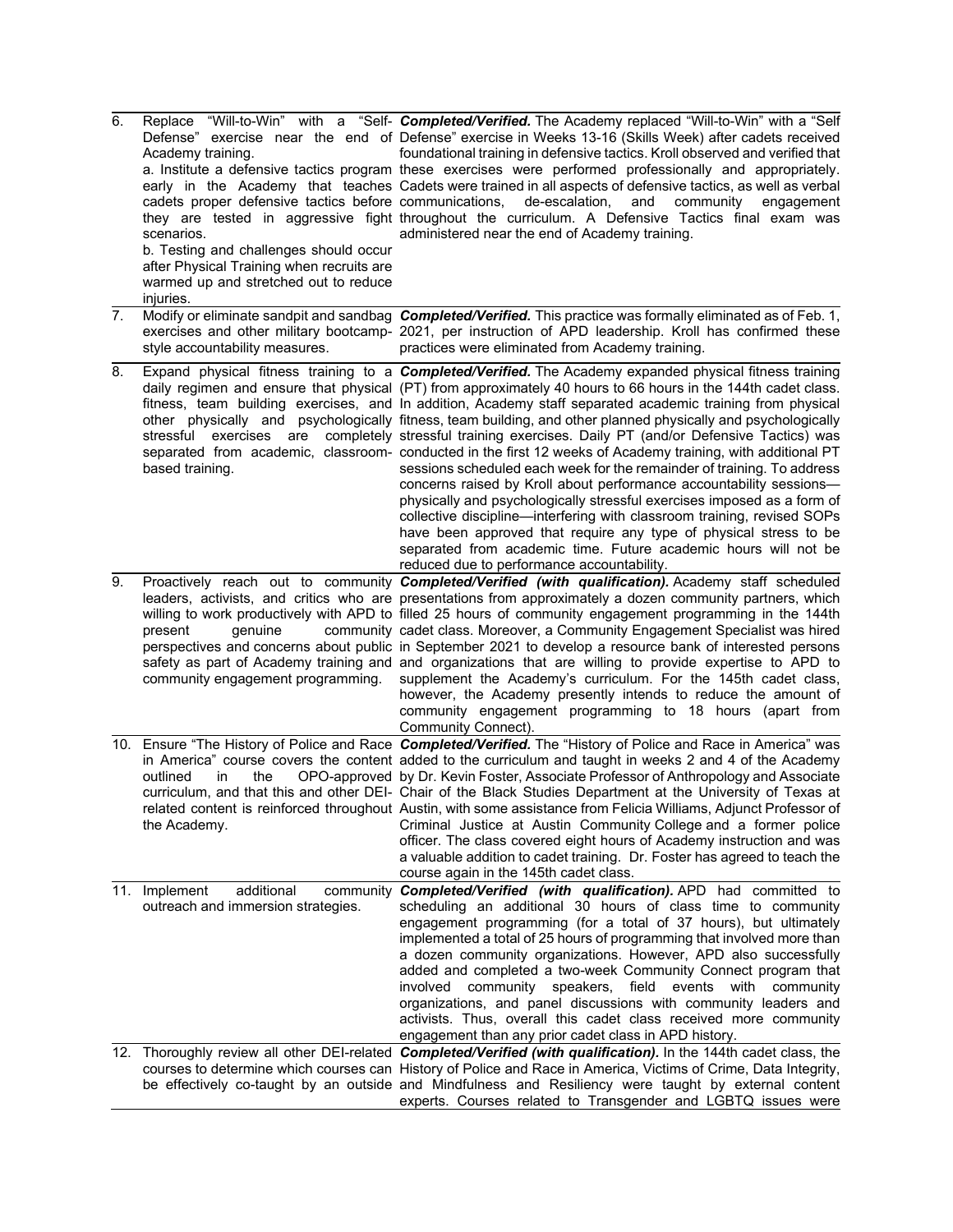| an APD instructor.                                                                               | civilian or academic content expert with currently taught by APD officers with specialized knowledge and<br>experience. Although Academy instructors remain reluctant to embrace<br>a co-facilitated teaching model for certain classes, moving forward, the<br>newly hired Community Engagement Specialist has assumed<br>responsibility for coordinating external DEI-related experts to support<br>subject matter experts and community participation in DEI-related<br>courses. For the planned 145th cadet class, external content experts<br>have been selected for History of Police and Race in America;<br>Professional Policing; Mindfulness and Resiliency; and Fitness,<br>Wellness, and Stress Management. Various law professors have also<br>been contacted to co-facilitate the legal classes.                                                                                                                                                                                                                                                                                                            |
|--------------------------------------------------------------------------------------------------|---------------------------------------------------------------------------------------------------------------------------------------------------------------------------------------------------------------------------------------------------------------------------------------------------------------------------------------------------------------------------------------------------------------------------------------------------------------------------------------------------------------------------------------------------------------------------------------------------------------------------------------------------------------------------------------------------------------------------------------------------------------------------------------------------------------------------------------------------------------------------------------------------------------------------------------------------------------------------------------------------------------------------------------------------------------------------------------------------------------------------|
| 13. Use existing officer base to temporarily<br>to increase diversity of Academy staff.          | <b>Completed/Verified.</b> The Academy has reached out to different affinity<br>assign diverse officers of exceptional groups to help recruit qualified and diverse officers to fill the vacant<br>skills to assist with Academy instruction positions as they occur. The Academy has established a process to<br>invite interested diverse officers to experience the Academy by way of a<br>"trainer ride-along". This will be an on-going process to increase<br>diversity in Academy positions that are filled as they become vacant.<br>APD has also authorized using adjunct instructors to increase the<br>diversity of instructors, and the Learned Skills Unit is currently making<br>effective use of a diverse group of adjunct instructors.                                                                                                                                                                                                                                                                                                                                                                   |
| Academy curriculum.                                                                              | 14. Incorporate anti-racism and cultural <i>Completed/Verified.</i> Joyce James Consulting LLC led several<br>diversity training and workshops into the Groundwater Analysis anti-racism workshops for all cadets and<br>Academy staff prior to the start of formal Academy training (during<br>Community Connect). APD cadets and officers who participated will<br>receive TCOLE credit for Cultural Awareness. A separate follow-up<br>Groundwater Analysis feedback and discussion session with the cadets<br>was held in October 2021.                                                                                                                                                                                                                                                                                                                                                                                                                                                                                                                                                                               |
| reason.                                                                                          | 15. Reinstitute practice of following-up with a <b>Completed/Verified.</b> APD has recently adopted a process in which all<br>cadet who leaves the Academy for any cadets separating from the Academy meet with a supervisor for an<br>interview attended by the Division Manager or the Training Supervisor<br>(this process was not yet established during the first three months of the<br>144th cadet class). Separating cadets are informed about the issue(s)<br>warranting the separation and offered the opportunity to resign in lieu of<br>termination. Cadets are then asked about interest in being recycled into<br>a future class (if eligible). Cadets are advised that the final recycling<br>decision lies with the Academy Commander. Cadets are asked about<br>positive and negative perceptions of the Academy, and separation<br>paperwork is completed. Cadets who will recycle are offered civilian<br>employment within APD until the next academy class begins.                                                                                                                                  |
| them succeed at the Academy.                                                                     | 16. Develop a mentorship program for all <i>In Progress/Expected Completion FY 2022</i> . A Women's Mentoring<br>cadets, especially recruits of color, that Group included mentors for all female cadets in the 144th cadet class.<br>are designed to support cadets and help The program was first established in 2018 and has helped provide<br>female cadets with additional support through Academy training. In<br>addition, the Texas Peace Officers Association (TPOA) conducted a<br>mentorship program for Black cadets, which matched interested Black<br>cadets with TPOA board members. Recent personnel moves and<br>promotions have temporarily halted further development of these<br>programs and precluded action on a more expansive mentorship<br>program for all cadets who desire to participate in such a program.<br>Academy staff has indicated that the mentorship program will undergo<br>redesign and expansion during FY22 to increase its purview, and this<br>task will be assigned to the new Organizational Training and<br>Development Manager position once a candidate has been hired. |
| contained in Dr. Ferguson's curriculum each of those courses.<br>review report of April 5, 2021. | 17. Revise the lesson plans and course <b>Completed/Verified.</b> The Division Manager worked with instructors to<br>content addressed in our review and update Academy curriculum to include Kroll's recommendations before<br>recommendations of courses related to the start of the 144th cadet class. Additional updates occurred for each<br>cultural competency training on pages course throughout the Academy schedule. Several courses were<br>55 to 66 of this report, as well as the evaluated by the Academy Curriculum Review Committee with the<br>related Level I and II suggestions majority of its recommendations incorporated into the lesson plans for                                                                                                                                                                                                                                                                                                                                                                                                                                                |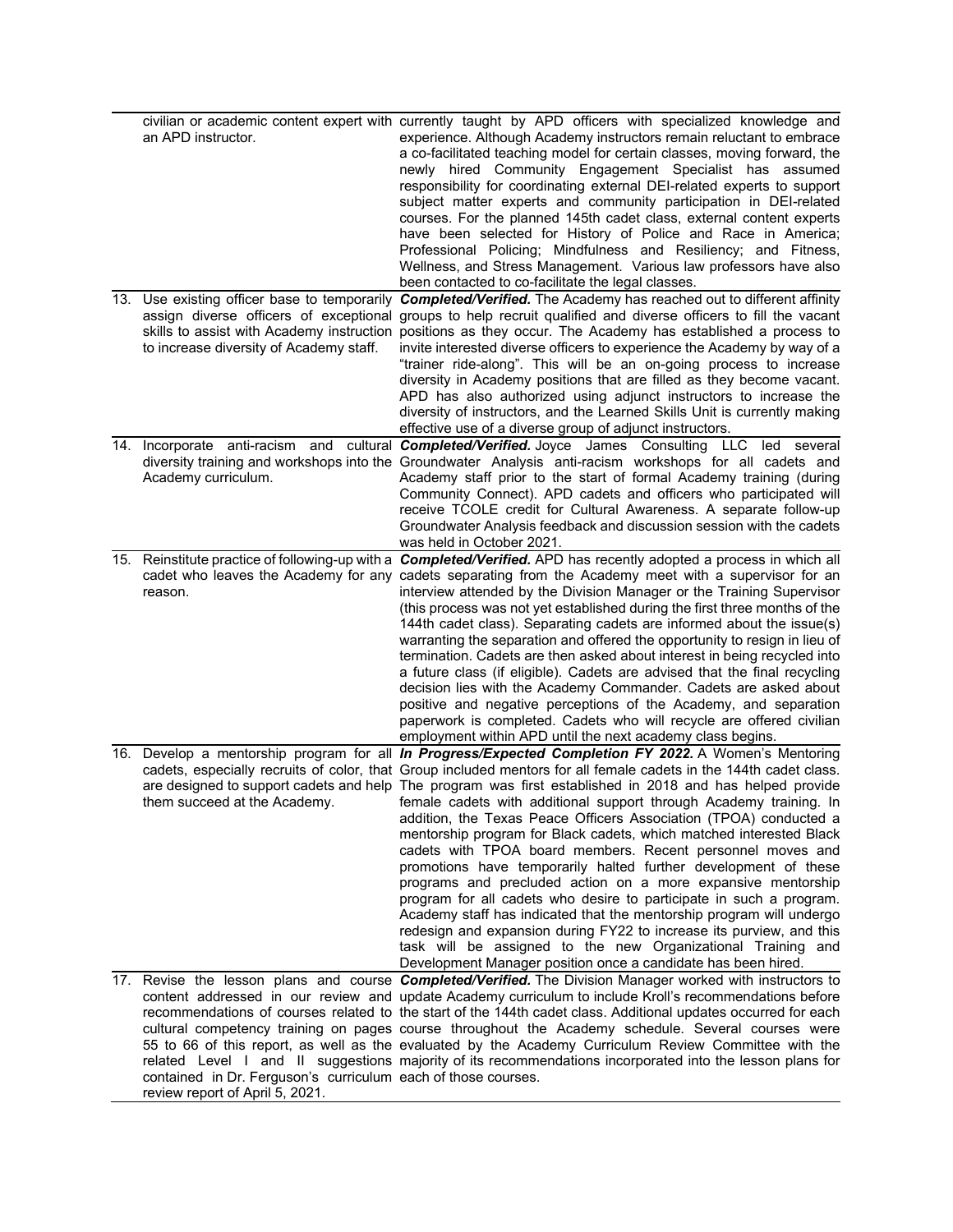18. Require an ongoing, independent review *Completed/Verified.* On May 7, 2021, the City of Austin appointed Kroll of the Academy by an outside evaluator as the Independent Evaluator of the 144th cadet class. This report sets once the 144th cadet class begins to forth Kroll's observations and findings concerning the status of APD's ensure implementation of the short-term implementation of the Kroll recommendations. recommendations  $\overline{\phantom{a}}$ 

### **Table 2: Progress on Long-term Recommendations**

| $\#$ | <b>Long-Term Recommendations</b>                                                                                                                                                | <b>APD Responses / Action Plan</b>                                                                                                                                                                                                                                                                                                                                                                                                                                                                                                                                                                                                                                                                                                                                                                                                                                                                                                                                                                                                                                                                                                                                                                                                                                                                                                                                                                                                                                  |
|------|---------------------------------------------------------------------------------------------------------------------------------------------------------------------------------|---------------------------------------------------------------------------------------------------------------------------------------------------------------------------------------------------------------------------------------------------------------------------------------------------------------------------------------------------------------------------------------------------------------------------------------------------------------------------------------------------------------------------------------------------------------------------------------------------------------------------------------------------------------------------------------------------------------------------------------------------------------------------------------------------------------------------------------------------------------------------------------------------------------------------------------------------------------------------------------------------------------------------------------------------------------------------------------------------------------------------------------------------------------------------------------------------------------------------------------------------------------------------------------------------------------------------------------------------------------------------------------------------------------------------------------------------------------------|
| 1.   | Consider hiring a renowned national<br>leader in "media literacy" to help<br>develop effective teaching videos that<br>have positive effects on<br>self-efficacy, and behavior. | <b>Completed/Verified. The</b><br>Academy<br>hired<br>has<br>a<br>community<br>engagement specialist part time whose role includes establishing<br>relationships with consultants and university partners that specialize in<br>media literacy. The community engagement specialist has identified Dr.<br>knowledge, behavioral beliefs, attitudes, Renee Hobbs, a renowned media literacy specialist at the University of<br>Rhode Island, who has submitted a proposal to develop and deliver a<br>media literacy training for academy instructors. Executive Staff has<br>approved the proposal, which is currently waiting on finance and<br>purchasing. The Academy has requested permission to hire a full-time<br>content designer to work with any outside specialists or consultants<br>once services have been contracted.                                                                                                                                                                                                                                                                                                                                                                                                                                                                                                                                                                                                                                |
| 2.   | enhance the long-term diversity<br>Academy<br>staff,<br>including<br>the instructor level.                                                                                      | Develop an intentional strategy to further In Progress/Expected Completion 2022. As noted in short-term<br>of recommendation #13, the Academy has instituted several measures,<br>at including reaching out to affinity groups to help recruit qualified and<br>diverse officers to fill full-time positions as they become available.<br>However, the Academy's efforts and progress on this issue needs to be<br>set forth in writing to better ensure sustainability and more permanent<br>diversity improvements. Given the complexity of potential HR and union<br>issues, additional planning is required, and a multi-pronged approach<br>may be necessary to achieve the intended goal                                                                                                                                                                                                                                                                                                                                                                                                                                                                                                                                                                                                                                                                                                                                                                      |
| 3.   | week).                                                                                                                                                                          | Revise Academy class schedules by Completed/Verified. APD revised the schedules for Penal Code and<br>eliminating 40-hour blocks of dry but Transportation Code in the 144th cadet class so that those courses are<br>legally important course content for such taught over two weeks instead of one. At this time, the instructors do not<br>things as Penal Code, Transportation believe that Arrest Search and Seizure should be divided as they are<br>Code, and Arrest Search and Seizure, as concerned the divide might affect test scores. APD closely monitored<br>these courses should be spread out over test scores to ensure that cadets effectively retained knowledge of Penal<br>the length of the Academy (no more than Code and Transportation Code. Test results for these two courses<br>two to four hours per day, three days a resulted in failure rates consistent with previous years.                                                                                                                                                                                                                                                                                                                                                                                                                                                                                                                                                       |
| 4.   | Further analyse the<br>physical<br>post-Academy<br>with successful job performance.                                                                                             | relationships <b>Completed/Verified.</b> APD's Research and Planning Division has<br>between pre-Academy, Academy, and completed work with the Recruiting Division to modify the physical<br>fitness fitness testing process during hiring. The project involved a multi-division<br>standards to ensure they are consistent team that included representatives from recruiting and cadet training, as<br>well as the department's Fitness Specialist and Chief Data Officer. The<br>project analyzed data from 5 years of Academy classes, including the<br>144th cadet class, and recommended replacing the previous physical<br>ability test with a multiple test panel including a 1.5-mile run, a push up<br>to failure test, and a one-minute sit-up test. The scoring system requires<br>applicants to score an average of at least the 70th percentile for their<br>top two tests and an average of at least the 50th percentile for all three<br>tests. This process creates a situation where no single test can<br>disqualify an applicant, which the analysis showed will reduce disparate<br>impact of physical fitness testing. The scoring distributions for these<br>tests, which are gender and age adjusted, were derived using data from<br>previous cadet classes and nationally available performance data. This<br>testing process will be implemented in February 2022 as testing for<br>cadets applying for the 146th Academy class begins. |
| 5.   | Consider<br>developing<br>a                                                                                                                                                     | properly Completed/Verified. APD successfully incorporated a pilot two-week<br>credentialed and supervised program to Community Connect program that started on June 7, 2021. The program<br>allow for all cadets, as part of a two-week involved a variety of community speakers, field events with community                                                                                                                                                                                                                                                                                                                                                                                                                                                                                                                                                                                                                                                                                                                                                                                                                                                                                                                                                                                                                                                                                                                                                      |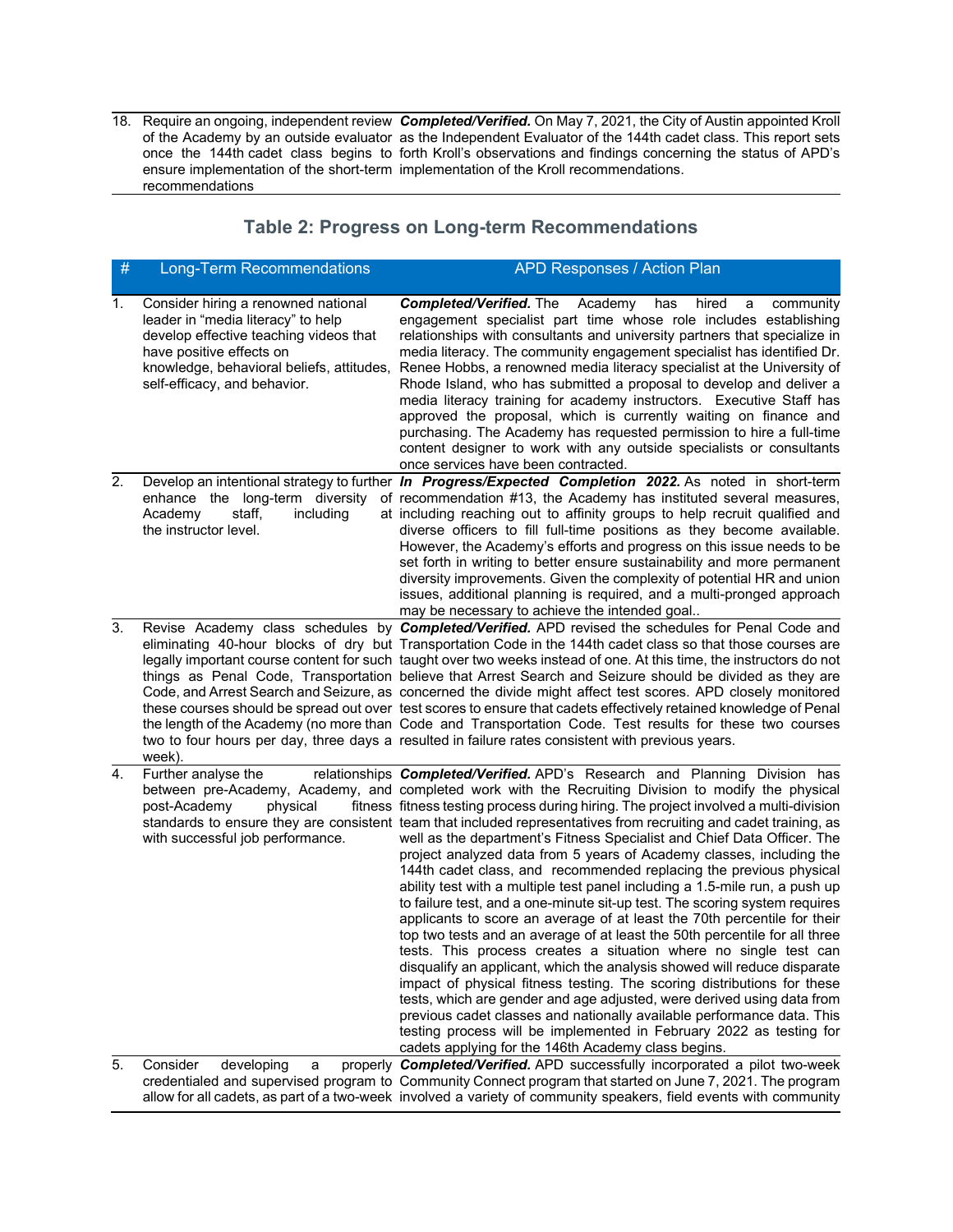|                  | orientation<br>program<br>as "neighborhood liaison officers" for<br>APD district representatives.                                                | prior to the organizations, and panel discussions with community leaders and<br>Academy, to immerse themselves into activists. During the pilot program, cadets also attended a two-day<br>community programs and organizations Groundwater Analysis (anti-racism) workshop.                                                                                                                                                                                                                                                                                                                                                                                                                                                                                                                                                                                                                                                                                                                                                                                                                                                                     |
|------------------|--------------------------------------------------------------------------------------------------------------------------------------------------|--------------------------------------------------------------------------------------------------------------------------------------------------------------------------------------------------------------------------------------------------------------------------------------------------------------------------------------------------------------------------------------------------------------------------------------------------------------------------------------------------------------------------------------------------------------------------------------------------------------------------------------------------------------------------------------------------------------------------------------------------------------------------------------------------------------------------------------------------------------------------------------------------------------------------------------------------------------------------------------------------------------------------------------------------------------------------------------------------------------------------------------------------|
| $\overline{6}$ . | years.<br>include<br>as<br>supervisors,<br>and<br>component of use-of-force reviews.                                                             | Require ICAT or other effective de- <b>Completed/Verified.</b> APD considers de-escalation an<br>essential<br>escalation training as part of mandatory component of Academy training. Although this item has been<br>in-service "refresher" training every two completed, it will continue to be a focus area of all future curricula<br>reviews. The department has also implemented de-escalation training<br>a. Reinforce training through use-of- as part of mandatory in-service training. In addition, the department was<br>force policy, ensure support of field recently awarded a grant to acquire technology to develop custom-<br>a tailored ICAT (de-escalation) training videos and simulations. The<br>Academy Division Manager is identified as the Program Manager.<br>b. Modify the videos shown in ICAT Finally, APD is currently formulating a comprehensive de-escalation<br>training to be consistent with Community training strategy involving cadet training, in-service training, field training<br>Video Review Panel recommendations. officer refreshers, and field supervisors to be implemented during FY<br>2022. |
| 7.               | period between<br>promote instructor wellness and avoid Academy.<br>burnout, low morale, and reduced job<br>performance.                         | Build recovery time into the intervening Completed/Verified. The 145th cadet class is currently scheduled to<br>cadet classes to begin on March 28, 2022, two full months after completion of the 144th                                                                                                                                                                                                                                                                                                                                                                                                                                                                                                                                                                                                                                                                                                                                                                                                                                                                                                                                          |
| 8.               | Chicago Police Department.                                                                                                                       | Develop additional content to further In Progress. Through the History of Police and Race in America, the<br>emphasize the importance of procedural Academy covers the past actions of police that have undermined public<br>justice in Academy training; consider legitimacy (which is part of the Chicago procedural justice course). In<br>developing either a separate course or December 2021, Fair and Impartial Policing was taught to reinforce<br>adopting one already proven successful, concepts of procedural justice. For the 145th cadet class, procedural<br>like the course developed by the justice will be more thoroughly introduced in Professionalism and Ethics<br>and revised before the start of the class to add more content and active<br>learning. In addition, procedural justice will also be incorporated into role<br>play scenarios.                                                                                                                                                                                                                                                                            |
| 9.               | <b>Build</b><br>additional<br>training or additional courses.                                                                                    | collaborations with <b>Completed/Verified.</b> APD has reached out to various stakeholders to<br>outside mental health advocacy and emphasize mental health advocacy beyond CIT training. Mental health<br>treatment organizations beyond CIT has been adopted as a component of Community Connect and<br>training and consider placing a greater community engagement programming. Moreover, someone with mental<br>emphasis on reducing stigma of mental health expertise (e.g., National Alliance on Mental Illness) will serve on<br>health among officers either through CIT the Academy Curriculum Review Committee in 2022.                                                                                                                                                                                                                                                                                                                                                                                                                                                                                                               |
|                  | these or similar programs.                                                                                                                       | 10. Continue research into effective peer In Progress/ Expected Completion FY2022. Some of the basic<br>intervention training programs like information related to peer intervention is part of APD's General Orders<br>Ethical Policing is Courageous (EPIC) on Duty to Intervene, and the Proactive Alliance training delivered in<br>and Project ABLE and consider adopting June 2021 included a component of bystander training. APD Academy<br>leadership researched and supports the implementation of ABLE (Active<br>Bystandership for Law Enforcement) training. Executive Staff will be<br>provided a memo no later than March 1, 2022, detailing the next steps<br>for implementation and a late FY22 implementation date is expected.                                                                                                                                                                                                                                                                                                                                                                                                |
|                  | Academy curriculum.                                                                                                                              | 11. Continue to research ways in which <i>In Progress</i> . Cadet training is starting to work with A Deeper Way, a<br>cognitive decision-making, emotional leadership training organization that focuses on psychological safety,<br>intelligence and regulation, and effective emotional intelligence, and decision making to help incorporate<br>social interaction skills can be covered in emotional intelligence and decision-making skill training into the<br>curriculum.                                                                                                                                                                                                                                                                                                                                                                                                                                                                                                                                                                                                                                                                |
|                  | officers.                                                                                                                                        | 12. Consider ways to incorporate current <i>In Progress</i> . FTOs are required to attend annual refresher training at<br>Academy instructors into the Field the Academy to remain current and up to date with respect to what is<br>Training Officer (FTO) program for new being taught in the Academy. The Academy has an FTO Liaison who<br>works directly with FTO's in the field. Instructors are required to ride out<br>in the field once a quarter to ensure that Academy training is in line with<br>patrol operations and the FTO program.                                                                                                                                                                                                                                                                                                                                                                                                                                                                                                                                                                                             |
|                  | 13. Provide<br>additional<br>incentives<br>participation as an FTO to encourage the this recommendation.<br>best candidates who are committed to | for <b>Under consideration.</b> Kroll has received no updates or information on                                                                                                                                                                                                                                                                                                                                                                                                                                                                                                                                                                                                                                                                                                                                                                                                                                                                                                                                                                                                                                                                  |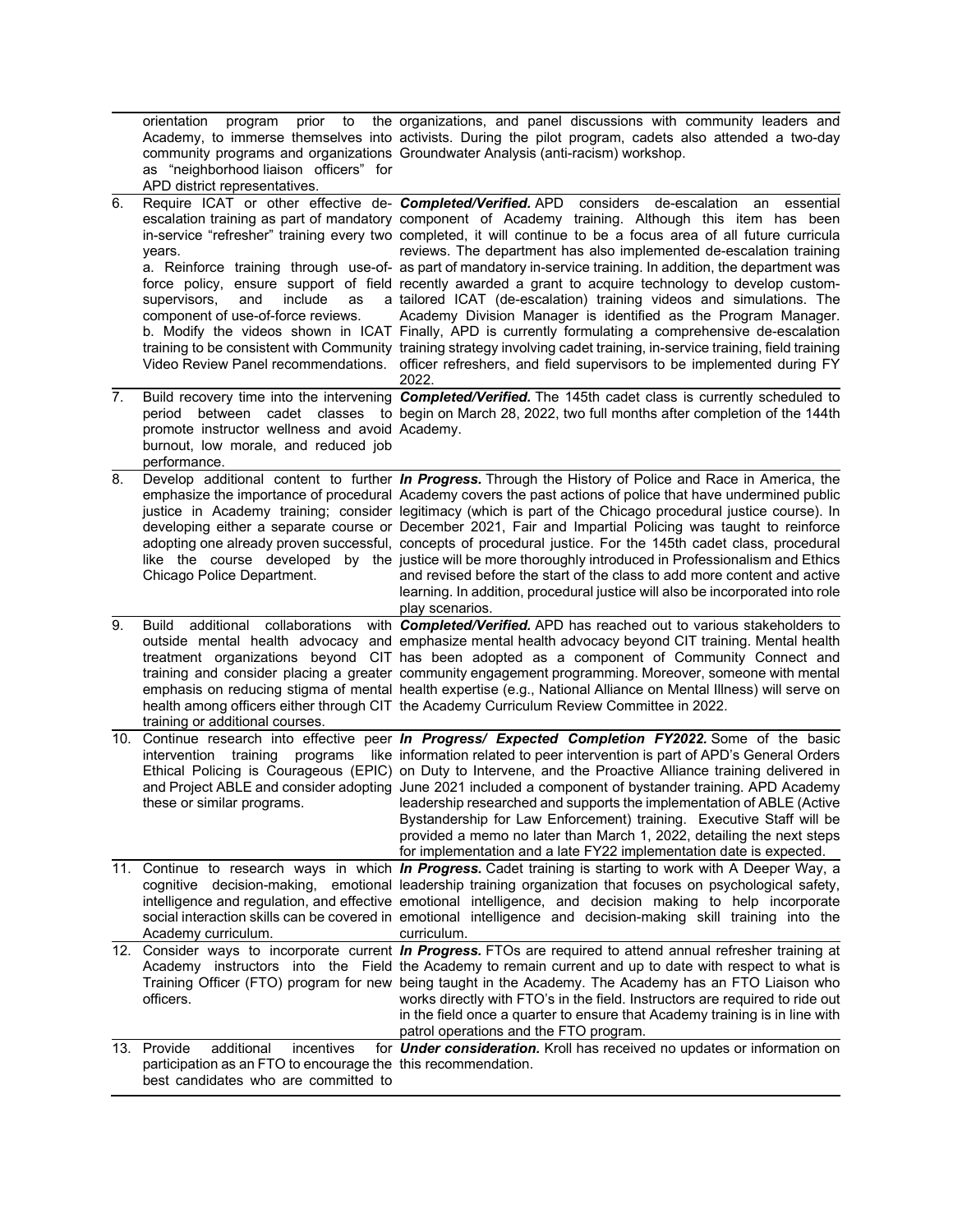the principles of the Reimagined Policing Initiative.

| <b>FTO</b><br>Standard<br>14. Amend<br><b>Procedures</b><br>require<br>to<br>officers for their duties.                                                                                                                                                          | Operating <b>Completed/Verified.</b> Kroll reviewed a survey and focus group<br>the FTO framework that includes conducting surveys after Phases 1, 2, and 3 of<br>Coordinator and Academy staff to the FTO Program. Phase 1 and 2 survey analysis would be conducted<br>conduct focus groups with randomly by the Field Training Coordinator and Assistant Coordinator to address<br>selected trainee officers midway through immediate concerns. After Phase 3, a Field Training Committee Meeting<br>the field-training cycle, upon completion (FTCM) consisting of the Field Training Manager (Lieutenant), Field<br>of field training, and six months after Training Coordinator (Sergeant), Assistant Coordinator, Training<br>completion to determine the extent to Division Supervisor, two Cadet Unit instructors, and one Learned Skills<br>which the Academy prepares new instructor, would then convene to collect, analyze, and forward findings<br>to the Academy Commander and Division Manager. Two focus groups<br>would convene within 15 days after completion of Phase 3, as well as<br>six months into solo status. The Division Manager would select the<br>Focus Group Coordinator and five to eight probationary police officers<br>would be randomly selected across the city to participate in the group.<br>The SOP for the Field Training Unit has incorporated this framework. |
|------------------------------------------------------------------------------------------------------------------------------------------------------------------------------------------------------------------------------------------------------------------|------------------------------------------------------------------------------------------------------------------------------------------------------------------------------------------------------------------------------------------------------------------------------------------------------------------------------------------------------------------------------------------------------------------------------------------------------------------------------------------------------------------------------------------------------------------------------------------------------------------------------------------------------------------------------------------------------------------------------------------------------------------------------------------------------------------------------------------------------------------------------------------------------------------------------------------------------------------------------------------------------------------------------------------------------------------------------------------------------------------------------------------------------------------------------------------------------------------------------------------------------------------------------------------------------------------------------------------------------------------------------------------------------------|
| Division Commander, the FTO Program<br>Coordinator, and the affected Deputy<br>Chief to ensure consistency between<br>lessons from the Academy and lessons<br>learned in the FTO program; document<br>results and provide information to the<br>Chief of Police. | 15. Review the results of the above-noted <b>Completed/Verified.</b> As noted above, the findings will be reviewed and<br>focus group sessions with the Training the Deputy Chief and Chief will also be briefed.                                                                                                                                                                                                                                                                                                                                                                                                                                                                                                                                                                                                                                                                                                                                                                                                                                                                                                                                                                                                                                                                                                                                                                                          |
| suitability for police employment and<br>assist military veteran recruits' transition<br>from military deployment to civilian law<br>enforcement.                                                                                                                | 16. Develop a protocol for psychological <b>Completed/Verified (with qualification).</b> APD already has a clearly<br>debriefings of APD combat veterans defined Standing Operating Procedure outlining the Return to Officer<br>returning from military deployments to Program, which includes psychological debriefs for all officers returning<br>help reintegrate them back into law from military deployment. At present, although this policy exists under<br>enforcement duties; assess recently the Continuing Education Unit SOP, coordination is occurring with Risk<br>discharged individuals' mental health Management to move this procedure under General Orders.                                                                                                                                                                                                                                                                                                                                                                                                                                                                                                                                                                                                                                                                                                                            |

## **Table 3: Progress on Interim Report Recommendations**

|    | # Interim Report Recommendations                                                                                                                                                                                                                                                                        | <b>APD Responses / Action Plan</b>                                                                                                                                                                                                                                                                                                                                                                                                                        |
|----|---------------------------------------------------------------------------------------------------------------------------------------------------------------------------------------------------------------------------------------------------------------------------------------------------------|-----------------------------------------------------------------------------------------------------------------------------------------------------------------------------------------------------------------------------------------------------------------------------------------------------------------------------------------------------------------------------------------------------------------------------------------------------------|
|    |                                                                                                                                                                                                                                                                                                         |                                                                                                                                                                                                                                                                                                                                                                                                                                                           |
| 1. | important community concerns, the<br>process needs to be further modified so<br>that APD is not precluded from using<br>appropriate instructional<br>videos.<br>particularly in skills and tactical training<br>courses where use of videos is<br>traditionally an important segment of<br>instruction. | While it is important to receive continued <b>Completed/Verified.</b> In March 2022, video review will be migrated into<br>community feedback on instructional the Academy Curriculum Review Committee, and the charge for that<br>videos and to constantly work to improve committee has been written to clearly articulate that the<br>the video library that takes account of recommendations made by the committee are advisory in nature.            |
| 2. | serious errors of judgment, lack of                                                                                                                                                                                                                                                                     | The administering of Performance <b>Completed/Verified.</b> Revised SOPs have been written and approved<br>Accountability (Behavioral Modification) that more clearly articulate that any type of physical stress will be<br>measures should be further modified to implemented separately from academic time. Future academic hours<br>ensure they are used sparingly to address will not be reduced or impacted by performance accountability sessions. |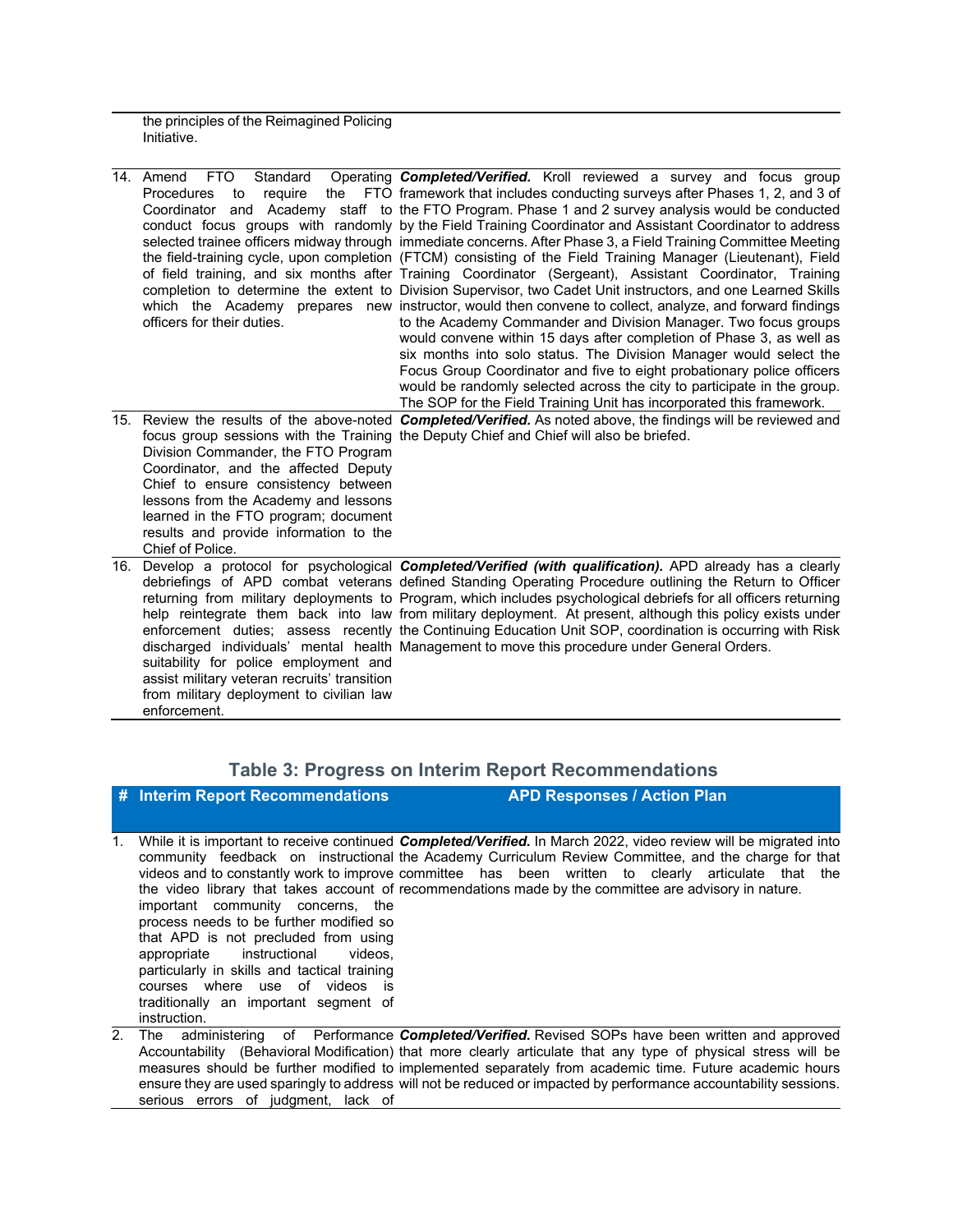|    | compliance with Academy policies and<br>instructions, and other serious infractions.<br>Moreover, when administered,<br>the<br>sessions should not take away from<br>valuable<br>classroom<br>instruction<br>or<br>interfere with the academic training side<br>of the Academy. Additionally, to minimize<br>Accountability<br>injuries,<br>Performance<br>should<br>administered<br>measures<br>be<br>alongside PT or DT training when cadets<br>are loose and properly attired. This<br>recommendation is not intended in any<br>way to preclude Academy instructors<br>from sternly and directly reprimanding<br>individual cadets and cadets collectively<br>correct misbehavior,<br>errors<br>to<br><i>in</i><br>judgment, attitudinal issues, or other<br>infractions.                                                                                    |                                                                                                                                                                                                                                                                                                                                                                                                                                                                                                                                                                                                                                                                                                                                                               |
|----|-----------------------------------------------------------------------------------------------------------------------------------------------------------------------------------------------------------------------------------------------------------------------------------------------------------------------------------------------------------------------------------------------------------------------------------------------------------------------------------------------------------------------------------------------------------------------------------------------------------------------------------------------------------------------------------------------------------------------------------------------------------------------------------------------------------------------------------------------------------------|---------------------------------------------------------------------------------------------------------------------------------------------------------------------------------------------------------------------------------------------------------------------------------------------------------------------------------------------------------------------------------------------------------------------------------------------------------------------------------------------------------------------------------------------------------------------------------------------------------------------------------------------------------------------------------------------------------------------------------------------------------------|
|    | some<br>Section<br>4.<br>Connect, while also ensuring that Academy.<br>community concerns and engagement<br>remain a core element of Academy<br>training. More opportunities for direct<br>interaction and dialogue with community<br>members should also be provided.                                                                                                                                                                                                                                                                                                                                                                                                                                                                                                                                                                                          | Consistent with Kroll's recommended Completed/Verified (with qualification). For the planned 145th cadet<br>adjustments to Community Connect in class, Community Connect is to be integrated into Academy curriculum<br>adjustments to and spread over the training schedule. Cadets will spend the first seven<br>scheduling and timing of the program days of the Academy understanding the expectations and requirements<br>should be considered so that cadets first before the first two days of Community Connect are scheduled.<br>understand Academy expectations and However, Kroll notes that APD has reduced cadet participation in<br>requirements before starting Community Community Connect to five days (reduced by three days) for the 145th |
| 4. | treated as civilians during the entirety of<br>the program and not be expected to assist<br>officers in stops, arrests, or other official<br>police actions. However, having a robust<br>ride-out program embedded into the<br>Academy training program (e.g., weeks<br>18 and 22, or whatever APD considers<br>ideal) would offer cadets practical insight<br>into the realities of patrolling<br>the<br>communities of Austin, help cadets<br>observe first-hand how what they learn at<br>the Academy is put into practice, and<br>provide some<br>needed<br>breaks for<br>instructors and cadets from the rigors of<br>the academic and physical requirements<br>of training. While this recommendation<br>will require adding one to two weeks to<br>the length of the training program, we<br>believe it will enhance the overall training<br>experience. | Based on widespread feedback from Competed/Verified (with qualification). Four days of ride-outs are<br>cadets and Academy staff, a one- or two- scheduled as part of the 145th cadet class. Although the scheduled four<br>week cadet ride-out program should be days is less than the two weeks of ride-outs that prior cadet classes had<br>re-instituted as part of Academy training. received, it will be a substantial improvement over the 144th and other<br>For legal reasons, cadets should be recent cadet classes, which did not have any ride-out experience.                                                                                                                                                                                    |
| 5. | <b>APD</b><br>should<br>clarify<br>the                                                                                                                                                                                                                                                                                                                                                                                                                                                                                                                                                                                                                                                                                                                                                                                                                          | role, <b>Completed/Verified.</b> The specific responsibilities of the Division                                                                                                                                                                                                                                                                                                                                                                                                                                                                                                                                                                                                                                                                                |
|    | report                                                                                                                                                                                                                                                                                                                                                                                                                                                                                                                                                                                                                                                                                                                                                                                                                                                          | responsibilities, and authority of the Manager and her ability to direct staff to modify course content and<br>Division Manager consistent with the respond to directives has been written into SOPs, which were signed<br>options set forth in Section 5.4 of this and approved by Commander Vallejo on February 4, 2022. The roles<br>and responsibilities for the position include involvement in greater<br>academy functions. On February 8, 2022, the Commander met with                                                                                                                                                                                                                                                                                |